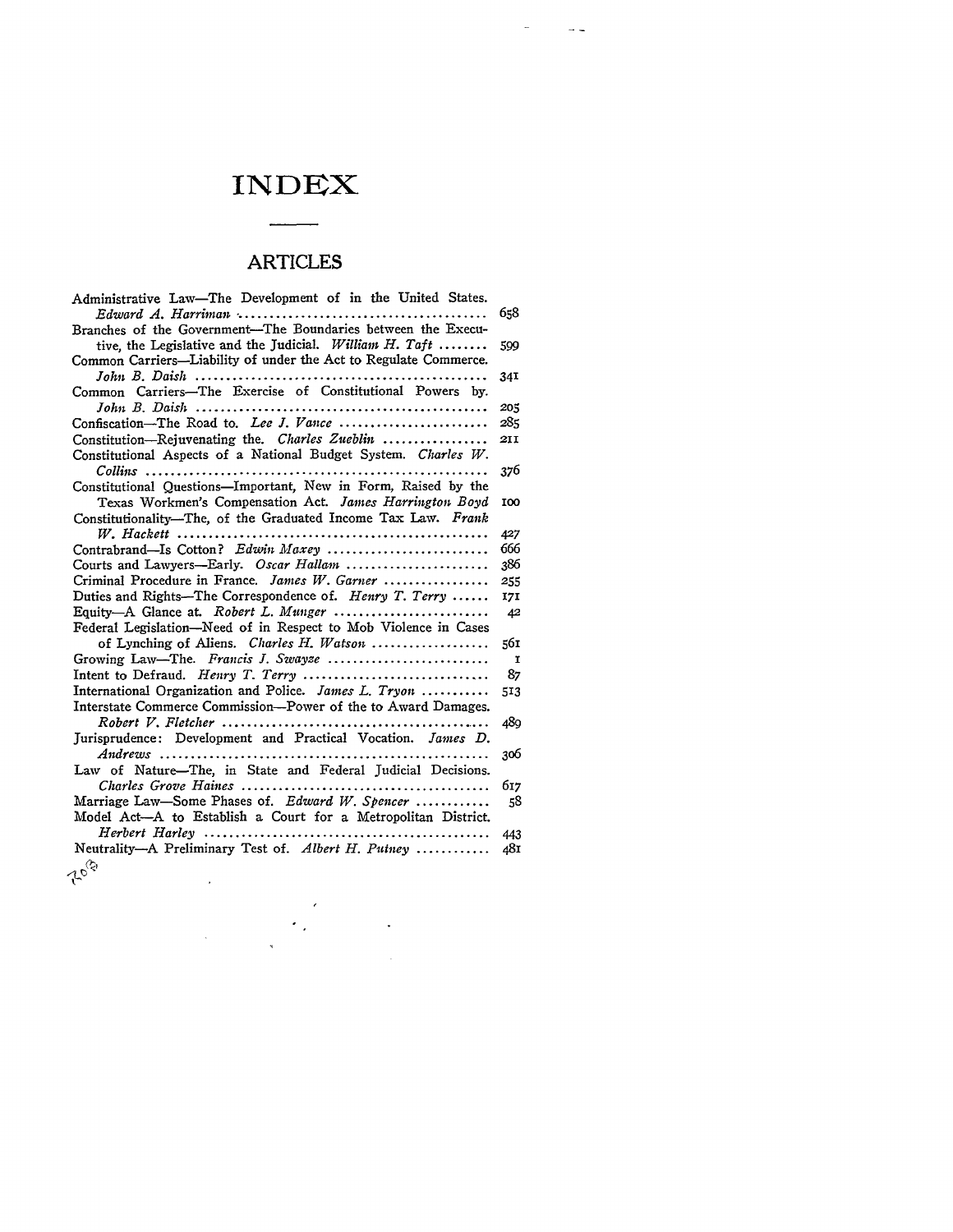| Neutrality of China-The. Gilbert Reid  122                   |            |
|--------------------------------------------------------------|------------|
| Patent Laws—The War and Our. William Macomber                | 306        |
| Pew Rights in American Law. Carl Zollman                     | 467        |
| Practice Act-New York's Proposed Simplified. Fred L. Gross   | 369        |
| Quebec Civil Code—Cause and Consideration in the. R. W. Lee  | 536.       |
| Reform Bill—The Law and Equity. A. L. Sanborn                | <b>221</b> |
| Right to Refuse to Sell-The. Rome G. Brown                   | 194        |
| State Workmen's Compensation Acts and the Federal Employers' |            |
| Liability Act. James Harrington Boyd                         | 548        |
| Unfair Methods of Competition. Gilbert H. Montague           | - 20       |
| Women's Rights in a Male-Suffrage State. Epaphroditus Peck   | 459        |
| Written Law-Interpretation of the. Ernest Bruncken           | 120        |

 $\sim 10^{-1}$ 

### **COMMENTS**

 $\ddot{\phantom{0}}$  $\frac{1}{2}$  ,  $\frac{1}{2}$ 

| CONFLICT OF LAWS-Are Secondary Contractual Obligations Governed  |     |
|------------------------------------------------------------------|-----|
|                                                                  | 147 |
| CONFLICT OF LAWS AND FULL FAITH AND CREDIT                       | 324 |
| CONSTITUTIONAL LAW-Is the Doctrine of the "Pollock Case" Still   |     |
|                                                                  | 585 |
| CONSTITUTIONAL LAW-Scope of the Federal Employers' Liability     |     |
|                                                                  | 497 |
| CONTRACT-Enforcement of by Third Party                           | 232 |
|                                                                  | 405 |
| EXTRAJUDICIAL CONFESSION-A Withdrawn Plea of Guilty Admis-       |     |
|                                                                  | 587 |
| GIFTS-Delivery of a Check as a Gift Followed by the Death of the |     |
| Donor before Presentment at the Bank                             | 143 |
| ILLEGALITY OF PLAINTIFF'S OWN USE—As a Bar to Recovery from      |     |
| Upper Riparian Owner for Diversion                               | 582 |
| INJUNCTION-Enjoining Employees from Soliciting the Trade of      |     |
|                                                                  | 499 |
| INJUNCTION-Mandatory or Prohibitory                              | 589 |
| INTERSTATE COMMERCE—Premium Coupons in                           | 670 |
| MARRIAGE SETTLEMENT---Remarks on In re Jones' Settlement         | 74  |
| NEGOTIABLE PAPER-Oral Assent by the Bank of Presentment to the   |     |
| Direction of its Depositor to Pay his Note Held by it for Col-   |     |
| lection as Discharging the Instrument                            | 238 |
| NEGOTIABLE PAPER—The Transfer of to Secure a Pre-existing Debt   |     |
| as Constituting the Transferee a Holder for Value in New York    |     |
|                                                                  | 77  |
| PRICE RESTRICTIONS ON RESALE OF CHATTELS                         | 235 |
| <b>PROBABLE CAUSE—Want of as an Issue for the Jury </b>          | 328 |
| STANDARD OF CARE REQUIRED OF SAVINGS BANK DIRECTORS              | 141 |
| Torrs—Persuading Breach of Bail Bond to the Damage of One not    |     |
|                                                                  | 407 |

 $\sim 10^7$ 

 $\mathbf{ii}$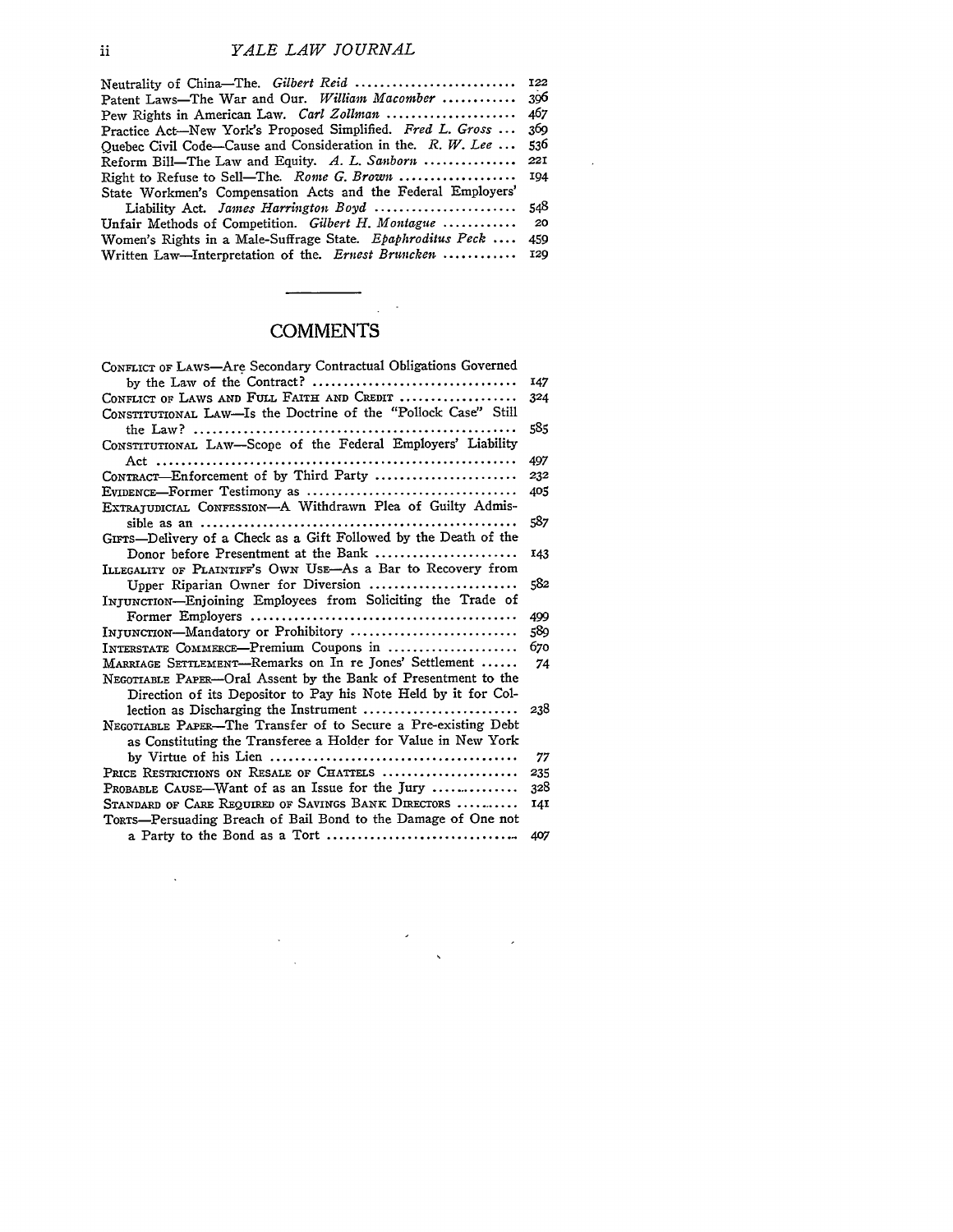# RECENT CASES

|                                                                         | 593  |
|-------------------------------------------------------------------------|------|
| Assault-defense of property-attachment                                  | 41 I |
| ATTEMPT TO COMMIT CRIME-how near consummation act must be,              |      |
|                                                                         | 33I  |
| BANKS AND BANKING-bills and notes-funds of debtor-failure to            |      |
| apply-discharge of surety                                               | 150  |
| Checks-acceptance-revocations                                           | 674  |
| BILLS AND NOTES-bona fide purchaser-knowledge of director               | 150  |
| Parole evidence-ambiguity-indorser                                      | 411  |
| Presumption of consideration-direction of verdict                       | 503  |
| BREACH OF MARRIAGE PROMISE-consideration-mutuality-rights of            |      |
|                                                                         | 674  |
| CARRIERS-carriage of passengers-breach of contract-damages-             |      |
|                                                                         | 15I  |
| Carriage of passengers-creation of the relation-standard of             |      |
| duty toward intended passengers                                         | 675  |
| Connecting services-relation of carrier and passenger at junc-          |      |
|                                                                         | 412  |
| Loss of baggage-limitation of liability                                 | 8г   |
| Notice of claims for damage to livestock-effect of time limita-         |      |
| tion as to recovery for injuries subsequently appearing                 | 593  |
| CHARITIES-bequests to promote secularism-validity                       | 503  |
| Charitable corporation-volunteer fire department                        | 152  |
| COMMERCE-interstate commerce commission-power to require pro-           |      |
|                                                                         | 412  |
| CONDEMNATION PROCEEDINGS-prosecution of appeal                          | 414  |
| CONFLICT OF LAWS-secondary contractual obligation-law governing         | 594  |
| CONSTITUTIONAL LAW-carriers-regulation of jitneys                       | 33I  |
| Due process--police power-discrimination against labor union            | 413  |
| Fourteenth amendment-police powers-segregation ordinance 81, 152        |      |
| Local option-power of legislature to regulate after vote by             |      |
| Police power-class legislation-discrimination                           | 414  |
| CONTRACTS-anticipatory breach-denial of liability on insurance          | 594  |
|                                                                         |      |
|                                                                         | 676  |
| Interpretation-writing and printing<br>Mutuality-contract of employment | 243  |
| CONVEYANCE-husband and wife-estate by entirety                          | 152  |
| CORPORATIONS-liability of directors-misconduct towards corporation      | 154  |
| CRIMINAL LAW-disclosure of offence by illegal search                    | 154  |
| Instructions-evidence-previous good character                           | 677  |
|                                                                         | 677  |
|                                                                         | 332  |
| DAMAGES-permanent or temporary injuries-flooded land-measure            |      |
|                                                                         | 82   |
| Personal injuries-loss of profits                                       | 83   |
| Personal injuries—mental anguish—proximate or remote                    | 243  |

 $\Delta \phi = 0.000$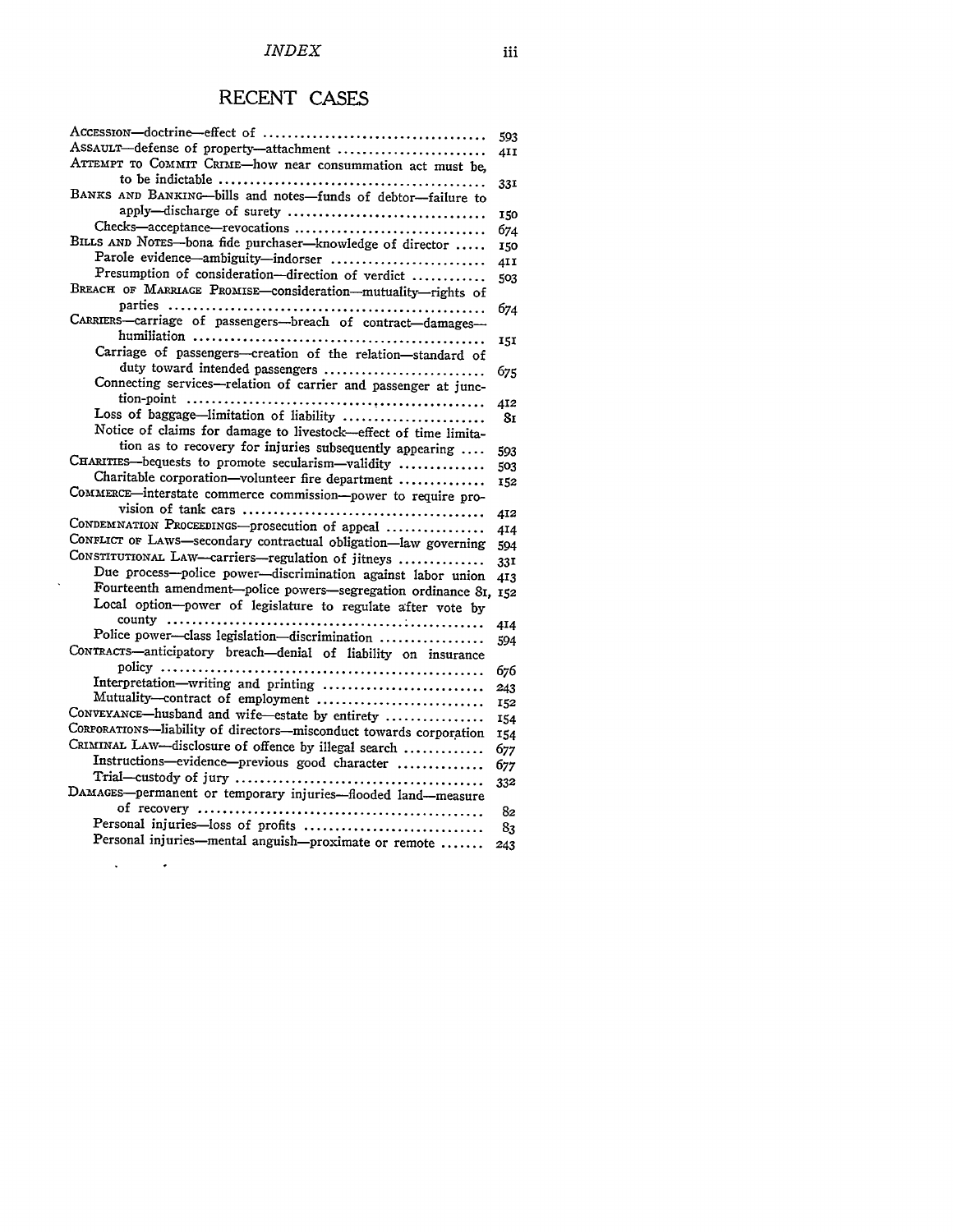| DEATH-contributory negligence of parent                                                        | 244 |
|------------------------------------------------------------------------------------------------|-----|
| ELECTRICITY-streets-injuries caused by obstructions                                            | 333 |
| EMINENT DOMAIN-vacation of alley-compensation as a condition                                   |     |
| precedent-taking of private property                                                           | 245 |
| EQUITABLE CONVERSION-disputed legacy-speculative purchase by                                   |     |
|                                                                                                | 245 |
|                                                                                                | 504 |
| EVIDENCE-relevancy-value of property                                                           | 83  |
| FIRE INSURANCE—breach of contract—forfeiture—statutory regula-                                 |     |
|                                                                                                | 155 |
| Foon-diseased meat-action against packer-defense-inspection                                    | 415 |
|                                                                                                | 678 |
| INJUNCTION-Sunday picture show-enforcement of invalid ordinance                                | 246 |
| INSURANCE-accident insurance-"accident"                                                        | 155 |
|                                                                                                | 504 |
| JUSTICES OF THE PEACE-appeal-jurisdiction-fictitious set-off and                               |     |
|                                                                                                | 415 |
| LANDLORD AND TENANT-injury to tenant-duty of landlord                                          | 84  |
|                                                                                                | 505 |
| LIBEL-publication-when mailed communication is published                                       | 246 |
| $Licenses$ -ordinances - construction $\ldots, \ldots, \ldots, \ldots, \ldots, \ldots, \ldots$ | 247 |
| LIFE ESTATES-injury by stranger-extent and ground of recovery                                  | 247 |
| LIS PENDENS-application to personalty                                                          | 506 |
| MARRIAGE-breach of promise-survival of action against executor                                 |     |
| of promisor—special damage                                                                     | 507 |
|                                                                                                |     |
| MASTER AND SERVANT-injuries to third person caused by servant-                                 |     |
|                                                                                                | 595 |
| Injuries to servant-workmen's compensation act-construction                                    |     |
| of act-disease an accident                                                                     | 333 |
| Workmen's compensation act-definition of "accident"                                            | 334 |
| NEGLIGENCE-injuries to children-dangerous premises                                             | 84  |
|                                                                                                | 85  |
| Liability of manufacturer to third parties-nature of the goods                                 |     |
|                                                                                                | 679 |
| PRINCIPAL AND AGENT—agent's liability to third parties—implied war-                            |     |
| ranty of authority-measure of damages                                                          | 156 |
| QUASI-CONTRACT-payment under duress-fear of injury to business                                 | 153 |
| RAILROADS-killing dog at crossing-question of negligence                                       | 157 |
| Lease of trackage-liability of lessor                                                          | 596 |
|                                                                                                | 416 |
| SALE OF STANDING TIMBER-construction of contract                                               | 507 |
| SHERIFFS AND CONSTABLES-liability on official bond-homicide                                    | 157 |
| TAXATION-delegation of power-corporate authorities                                             | 508 |
| TELEGRAPHS AND TELEPHONES-negligent delay in delivery-damages                                  |     |
|                                                                                                | 680 |
| THEATERS—dramatic critics—civil rights bill                                                    | 508 |
| TITLE TO WILD GAME-change of common law rule by statute                                        | 596 |
| TORTS-conspiracy as imparting tortious character to otherwise                                  |     |
|                                                                                                | 248 |

 $\mathcal{L}^{\text{max}}_{\text{max}}$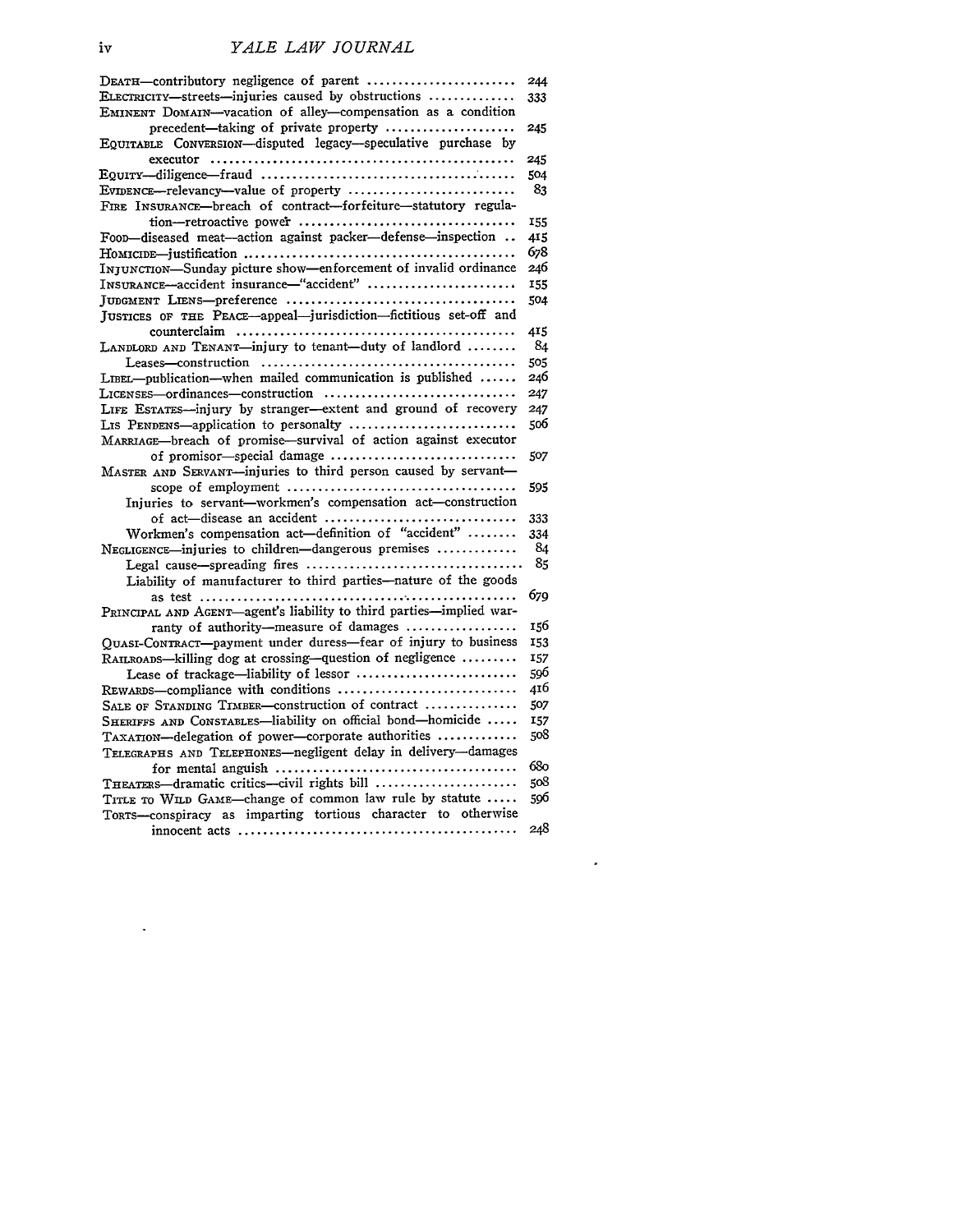#### *INDEX*

| Explosives—liability for blasting—basis of liability $68x$         |     |
|--------------------------------------------------------------------|-----|
| Interference with contract relations-knowledge as element of       |     |
|                                                                    | 509 |
| TRADE-MARKS AND TRADE-NAMES-descriptive words                      | 335 |
| TRIAL—verdict—joint defendants—apportionment of damages—sur-       |     |
|                                                                    | 248 |
| TRUSTS-constructive trust-destruction of codicil by testator rely- |     |
|                                                                    |     |
| WAR-effect on existing contracts and remedies-contract rights and  |     |
| remedies of alien enemies—bill for specific performance in         |     |
|                                                                    | 86  |
| WAR-TRADING WITH THE ENEMY-civilian prisoner of war-intern-        |     |
| ment of alien enemy within realm—deprivation of civil rights       | 510 |
| WILLS—abrogation by agreement—presumption—lapse of time $\dots$    | 417 |
| Probate and establishment--pleading--undue influence               | 335 |
| WITNESSES-competency-husband                                       | 681 |

# BOOK REVIEWS

| Ballantine (Henry Winthrop)— <i>Problems in Contracts</i>        | 421 |
|------------------------------------------------------------------|-----|
| Barney (Charles Neal)—Equity and Its Remedies                    | 250 |
| Chamberlayne (Charles F.)—The Modern Law of Evidence             | 511 |
| Crandall (Samuel B.)—Treaties, Their Making and Enforcement      | 683 |
|                                                                  | 164 |
|                                                                  | 253 |
| Elliott (Edward)—American Government and Majority Rule           | 425 |
| Ewell (Marshall D.)—Ewell's Elementary Law                       | 250 |
| Frankfurter (Felix)—A Selection of Cases under the Interstate    |     |
|                                                                  | 422 |
| Gettemy (Charles F.)-Report on the Statistics of Labor. Massa-   |     |
|                                                                  | 512 |
| Hart (Albert Bushnell)—The Monroe Doctrine—An Interpretation     | 419 |
| Healy (William and Mary Tenny)-Pathological Lying, Accusation    |     |
| and Swindling                                                    | 252 |
| Huston (Charles Andrews)-The Enforcement of Decrees in Equity    | 166 |
| Jones (F. Robertson)—Digest of Workmen's Compensation Laws in    |     |
| the United States and Territories, with Annotations              | 512 |
| Jones (William C.)-Blackstone's Commentaries with Hammond's      |     |
|                                                                  | 423 |
| Kibler (Thomas C.)—The Commodities Clause                        | 424 |
| Lee $(R, W)$ —An Introduction to Roman-Dutch Law                 | 423 |
| Maitland (Frederic W.) and Montague (Francis C.) (Edited by      |     |
| James F. Colby)-A Sketch of English Legal History                | 25I |
| Reeder (Robert P.)-Validity of Rate Regulations                  | 337 |
| Schouler (James)-Schouler on Wills, Executors and Administrators | 253 |
| Shick (Robert P., translator)—Swiss Civil Code                   | 159 |
| 46                                                               |     |

 $\mathcal{A}$ 

 $\bullet$